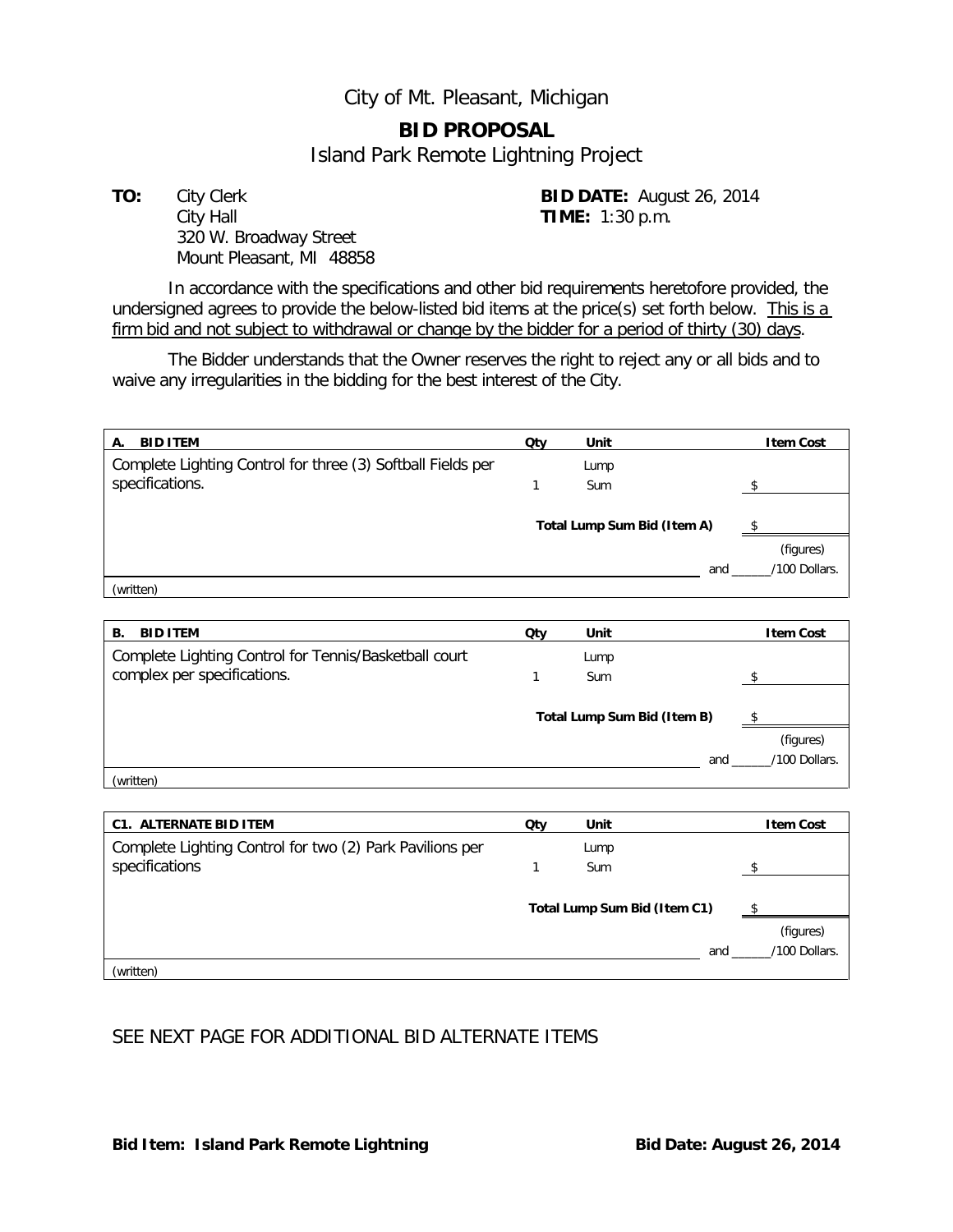| <b>C2. ALTERNATE BID ITEM</b>                        | Qty | Unit                         | <b>Item Cost</b> |
|------------------------------------------------------|-----|------------------------------|------------------|
| Complete Door operation Control for two (2) restroom |     | Lump                         |                  |
| facilities (total of four (4) doors)                 |     | Sum                          |                  |
|                                                      |     |                              |                  |
|                                                      |     | Total Lump Sum Bid (Item D1) |                  |
|                                                      |     |                              | (figures)        |
|                                                      |     | and                          | /100 Dollars.    |
| (written)                                            |     |                              |                  |

| <b>C3. ALTERNATE BID ITEM</b>                    | Qtv | Unit                         | <b>Item Cost</b> |
|--------------------------------------------------|-----|------------------------------|------------------|
| Switching cabinets to provide Off-On-Auto manual |     | Lump                         |                  |
| switching for bid items A&B Only                 |     | Sum                          |                  |
|                                                  |     |                              |                  |
|                                                  |     | Total Lump Sum Bid (Item D2) |                  |
|                                                  |     |                              | (figures)        |
|                                                  |     | and                          | /100 Dollars.    |
| (written)                                        |     |                              |                  |

| <b>C4. ALTERNATE BID ITEM</b>                           | Qty | Unit                         | <b>Item Cost</b> |
|---------------------------------------------------------|-----|------------------------------|------------------|
| Electrical system upgrade to include needed contactors  |     | Lump                         |                  |
| complete with contactor cabinets for bid items A&B only |     | <b>Sum</b>                   |                  |
|                                                         |     |                              |                  |
|                                                         |     | Total Lump Sum Bid (Item D3) |                  |
|                                                         |     |                              | (figures)        |
|                                                         |     | and                          | /100 Dollars.    |
| (written)                                               |     |                              |                  |

- List a schedule of monthly use/maintenance fees/costs associated with your lighting control solution.
- $\triangleright$  List any deviations from original specifications.
- $\triangleright$  See next page for references and bid authorization signatures